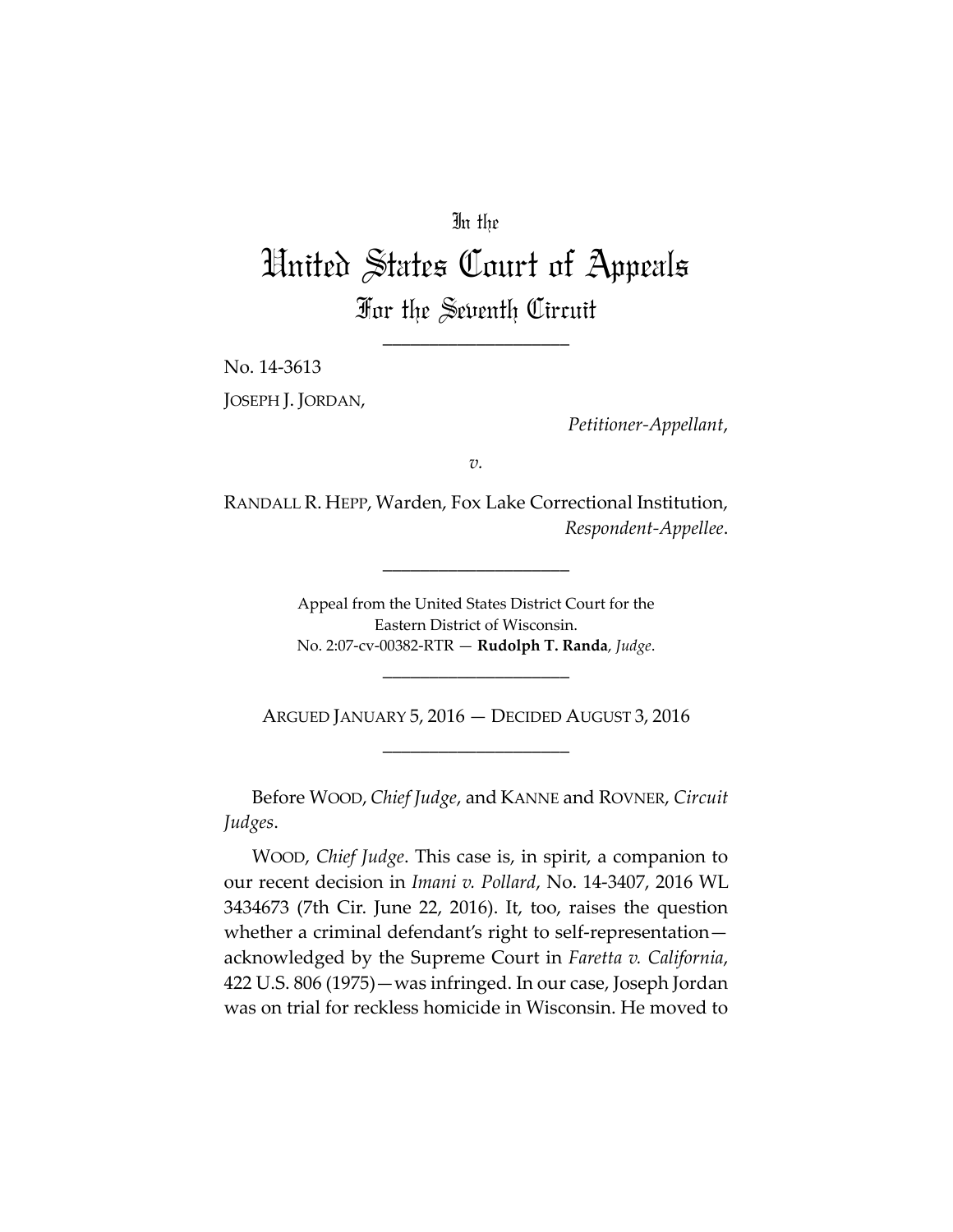waive counsel and represent himself because he feared that his court-appointed attorney was not up to the job. The court denied his motion. What happened at trial, in Jordan's view, vindicated his fears: his attorney failed to object to a series of improper statements during the state's closing argument when the prosecutor vouched for the credibility of a witness. Jordan now seeks *habeas corpus* relief, either on the basis of the denial of his *Faretta* right or his failure to receive the assistance of counsel to which the Sixth Amendment entitles him. We conclude that he is entitled to proceed on the latter ground, and thus we reverse and remand for a hearing under 28 U.S.C.  $\S 2254(e)(2)$ .

**I**

In 2003, a Wisconsin state trial court convicted Jordan of one count of first‐degree reckless homicide, three counts of first‐degree endangerment, and one count of being a felon in possession of a firearm. The charges stemmed from the shoot‐ ing death of David Robinson. Robinson was sitting in a car with three other people when he was killed by shots fired from a passing car. The state contended that Jordan was the shooter.

The prosecution's theory was that as Jordan sat in the pas‐ senger seat of the passing car, he reached across the driver— Michael Blake Jones ("Blake")—and fired at Robinson. Eye‐ witnesses presented conflicting accounts. One passenger in Robinson's car identified Blake as the shooter. The driver of Robinson's car was unable to identify either Blake or Robin‐ son as the shooter, but he admitted that he might initially have told the police that Blake was the shooter. Another passenger in Robinson's car, Tashanda Washington, identified Jordan as the shooter. A defense witness testified that Washington had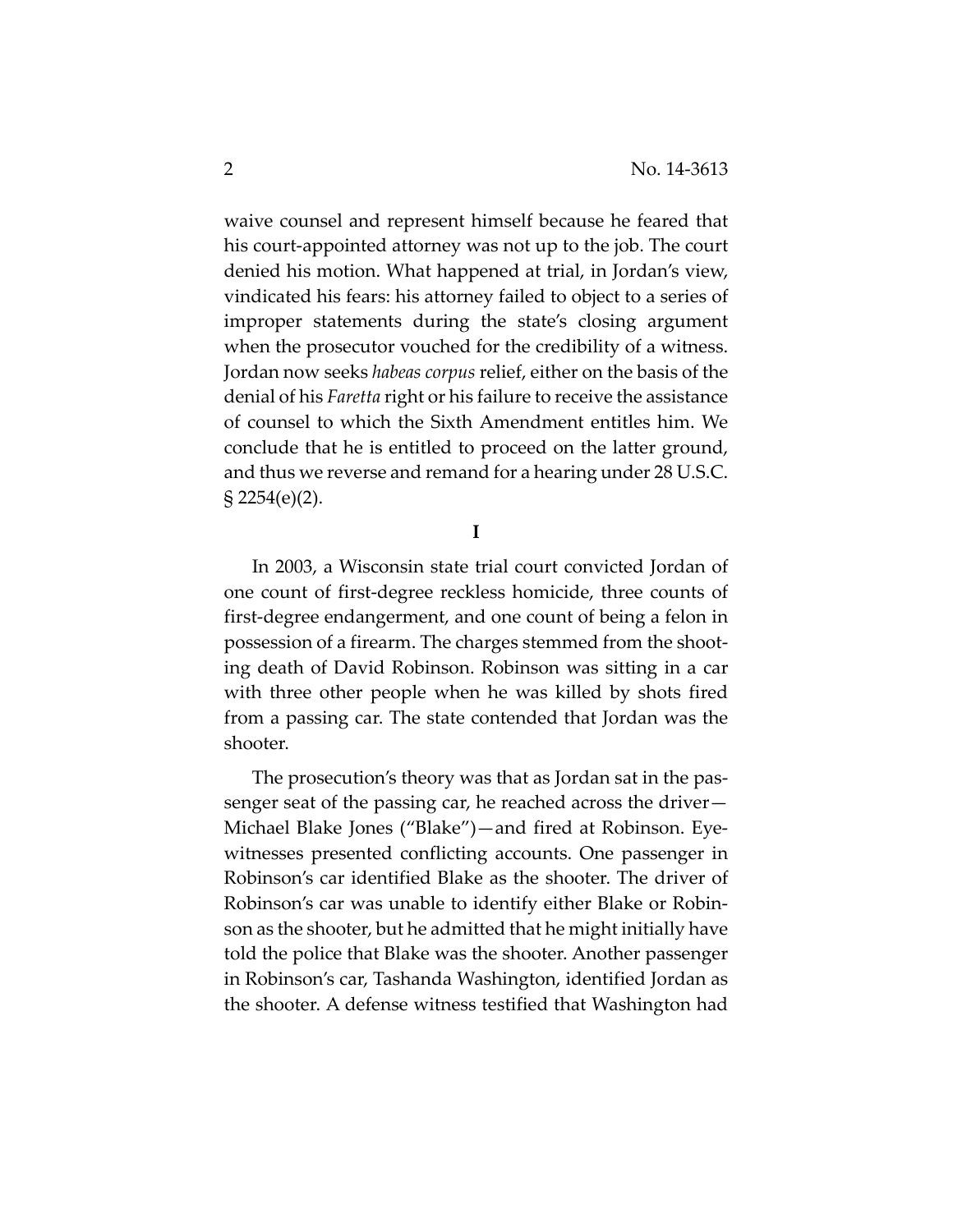previously admitted to her that Blake was the shooter, but that Washington and Blake had agreed to pin the crime on Jordan.

In some ways, this jumbled eyewitness testimony was just a sideshow. That was so because Jordan (supposedly) signed a confession that he was the shooter. The confession took cen‐ ter stage at the trial, where the parties hotly contested how it came to be. As Jordan told the story, he was interrogated for 13 hours over a 27‐hour period, during which he steadfastly maintained his innocence. At the end, he says, his interrogators presented him with a document and falsely told him it "only sa[id] what we talked about" and that he could go home if he signed it. In fact, it was a written confession, which Jor‐ dan signed without reading—because, as those two detectives knew and as both parties now agree, Jordan is nearly illiterate. The government's witnesses had a different recollection. They said that Jordan confessed during the interrogation, that the detectives wrote up an accurate statement of his oral confes‐ sion, and that Jordan then signed it because, as the document states, "he wanted to tell the truth about his involvement in this incident." Everyone expected that the trial would turn on which story the jury believed.

Jordan's dissatisfaction with his attorney, Russell Bohach, long predated the trial. He repeatedly complained about Bohach, telling the court that Bohach was not meeting with him or investigating leads properly. After the court postponed the initial trial date, Jordan reiterated his concerns at an eviden‐ tiary hearing held the day before the new trial date. While the hearing was underway, Jordan asked the court to do one of three things: appoint new counsel, delay the trial to allow Bo‐ hach to conduct further research, or allow Jordan to represent himself. The court immediately rejected the first two options,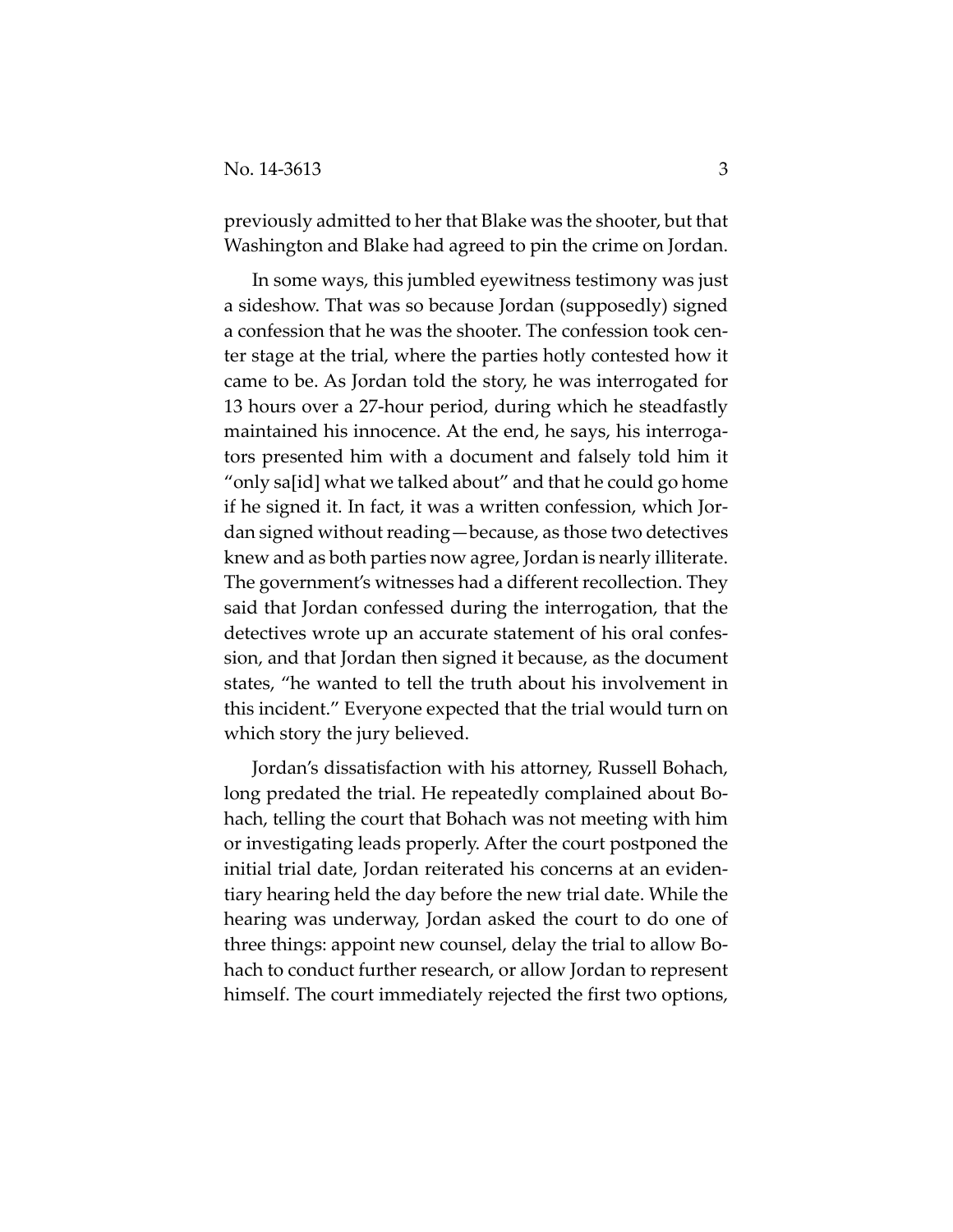but it engaged in an extended colloquy with Jordan about the third.

The court first canvassed Jordan's background and experi‐ ence. Jordan stated that he had an eighth‐grade education, but only a fourth‐grade reading ability. He had experience with being charged, but not with a trial. He confirmed that he un‐ derstood the elements of the charges against him and cor‐ rectly recited the potential sentence if convicted. He also said that he understood his constitutional right to counsel and the role of counsel—including the fact that if he were to represent himself, his stand-by counsel could not make his case for him. He acknowledged that without counsel, he would not know to make certain legal arguments, including objections to evi‐ dence or jury instructions. The court then ruled that he was competent to waive counsel and allowed him to do so. It com‐ mented that Jordan "certainly appears to me to be of average capability generally" and that he "seems alert and reasonably bright and [to] have some general understanding of what's going on here." While the court expressed concern about Jor‐ dan's limited literacy, it stated "that at least under the circum‐ stances of this case, which is ultimately a factual case and not a document's [*sic*] case, that that limitation should not prevent him from representing himself."

We would not be here if matters had rested there. But they did not: later that day, the court reconsidered. It returned to the interrupted evidentiary hearing, this time with Jordan representing himself. During the hearing, the court reviewed a police report. This prompted it to worry that Jordan's lim‐ ited literacy would prevent him from using documents pro‐ vided in discovery, including police reports, "in any meaning‐ ful way at trial." After discussing the documents and taking a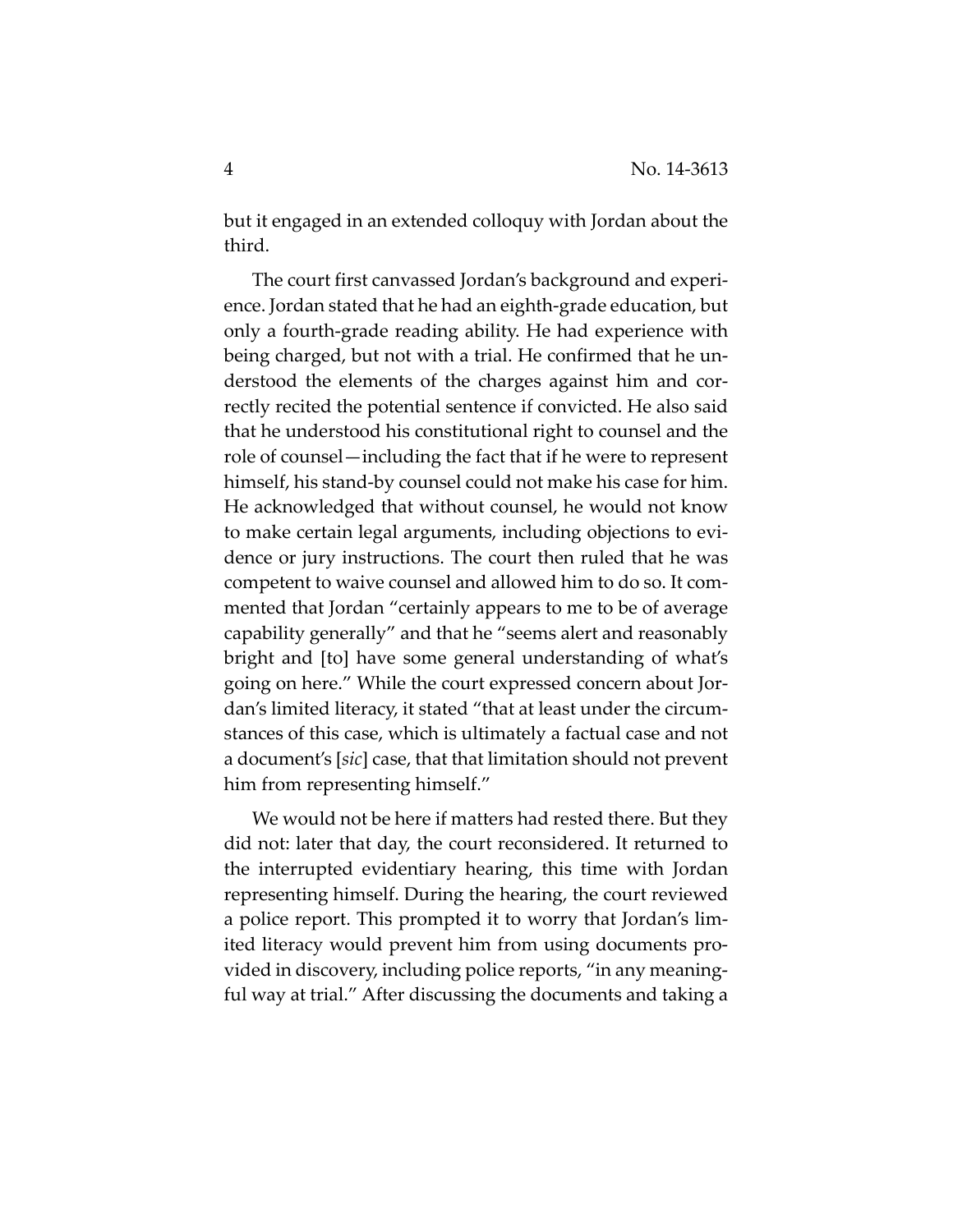recess to allow Jordan to read some documents on his own, the court asked Jordan to read a document aloud and explain whether he understood it. Jordan responded that he only "somewhat" understood it, but that he was not concerned by this because his theory of defense did not depend on any doc‐ uments. In fact, he told the court, he had already written down the questions that he wanted to ask of various wit‐ nesses. The court was not reassured and decided that it had to reverse its earlier ruling. It explained that given Jordan's limited literacy and education, he would "not [be] able to ef‐ fectively represent [himself] and present a meaningful de‐ fense in this case." While Jordan was "competent to proceed to trial," he was "not competent to represent [himself] in a case of this nature" and so it ordered Bohach to represent Jor‐ dan at trial.

At trial, Bohach gave Jordan reason to be displeased. The key issue, recall, was whose account of the supposed confes‐ sion the jury would believe. In its closing argument, the pros‐ ecution made a series of statements vouching for the detec‐ tives' credibility and urged the jury to bear in mind who had the most to lose—Jordan or the prosecutor. The jury got the message and convicted Jordan on all counts.

Jordan represented himself in a post‐trial motion to the trial court, where he raised the two arguments now before us. The trial court denied his motion in a written order dated Sep‐ tember 17, 2004. He continued to represent himself on direct appeal, where he raised the same points (among others). He was unsuccessful in the Wisconsin Court of Appeals, which adopted the trial court's post‐trial order, and the Wisconsin Supreme Court denied review. Jordan then wended his way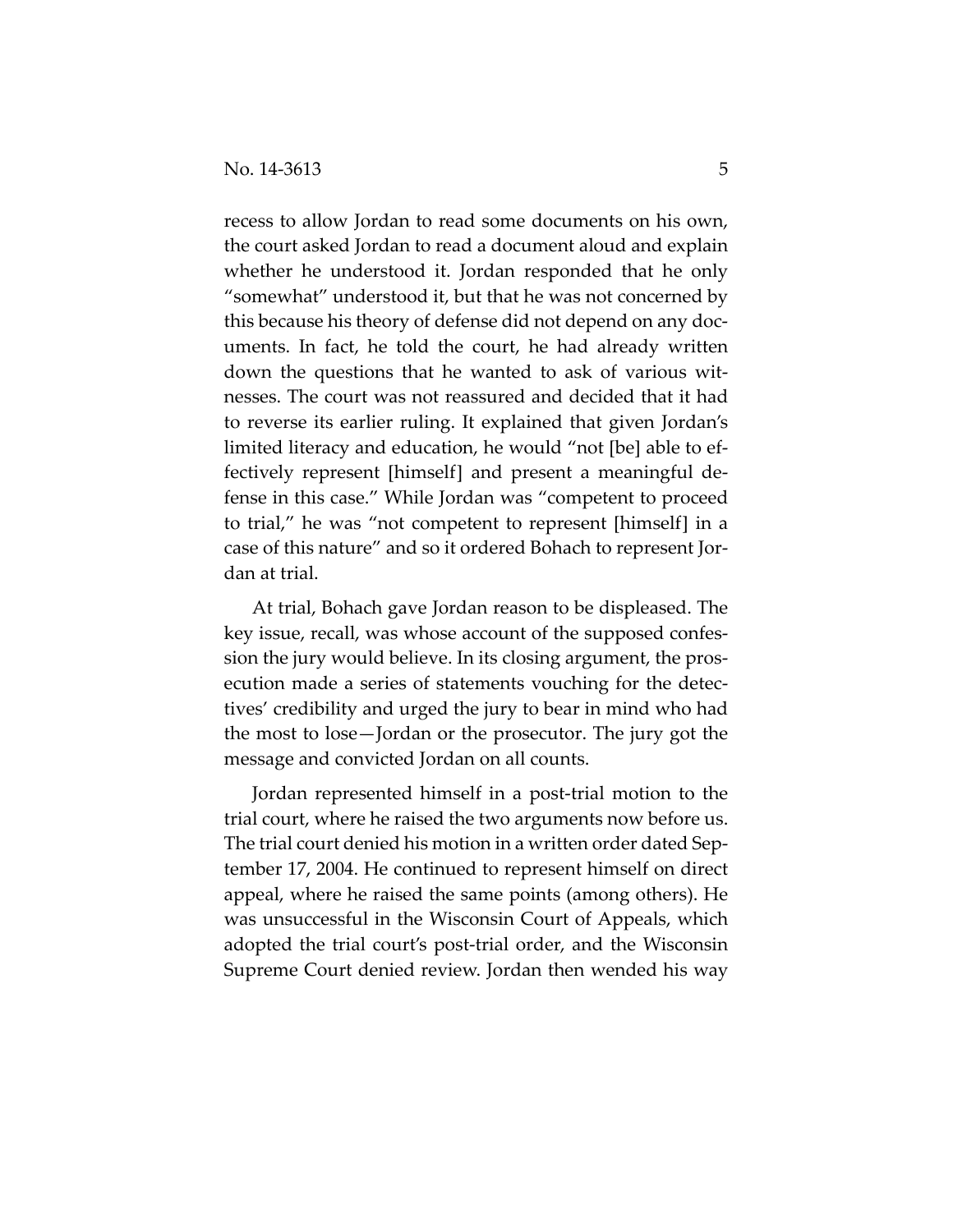through the state post‐conviction review process, where he raised other points, again to no avail.

Jordan then filed a petition seeking federal *habeas corpus* relief pursuant to 28 U.S.C. § 2254. He alleged that his Sixth Amendment rights were violated by the Wisconsin court's re‐ fusal to allow him to represent himself at trial, and later by Bohach's ineffective assistance of counsel. The district court denied his petition and denied a certificate of appealability. We granted a certificate of appealability on both contentions.

## **II**

## A

Jordan first argues that Wisconsin denied him his right un‐ der the Sixth and Fourteenth Amendments to represent him‐ self. See *Faretta*, 422 U.S. 806. We review the district court's denial of his *habeas corpus* petition *de novo*. *Campbell v. Smith*, 770 F.3d 540, 546 (7th Cir. 2014). Under the Antiterrorism and Effective Death Penalty Act of 1996 (AEDPA), however, the applicable legal standard is one that calls for great deference to the state court. Where the state court has made a decision on the merits, we may grant relief only if that decision was "contrary to, or involved an unreasonable application of clearly established Federal law" as determined by the Su‐ preme Court. 28 U.S.C. § 2254(d)(1).

We apply this standard to the decision of the last state court to rule on the merits of the petitioner's claim. *Ylst v. Nunnemaker*, 501 U.S. 797 (1991). This may be a summary de‐ cision. See *Harrington v. Richter*, 562 U.S. 86, 99 (2011). Here, the last decision on the merits was the one handed down by the Wisconsin Court of Appeals in August 2005. Because that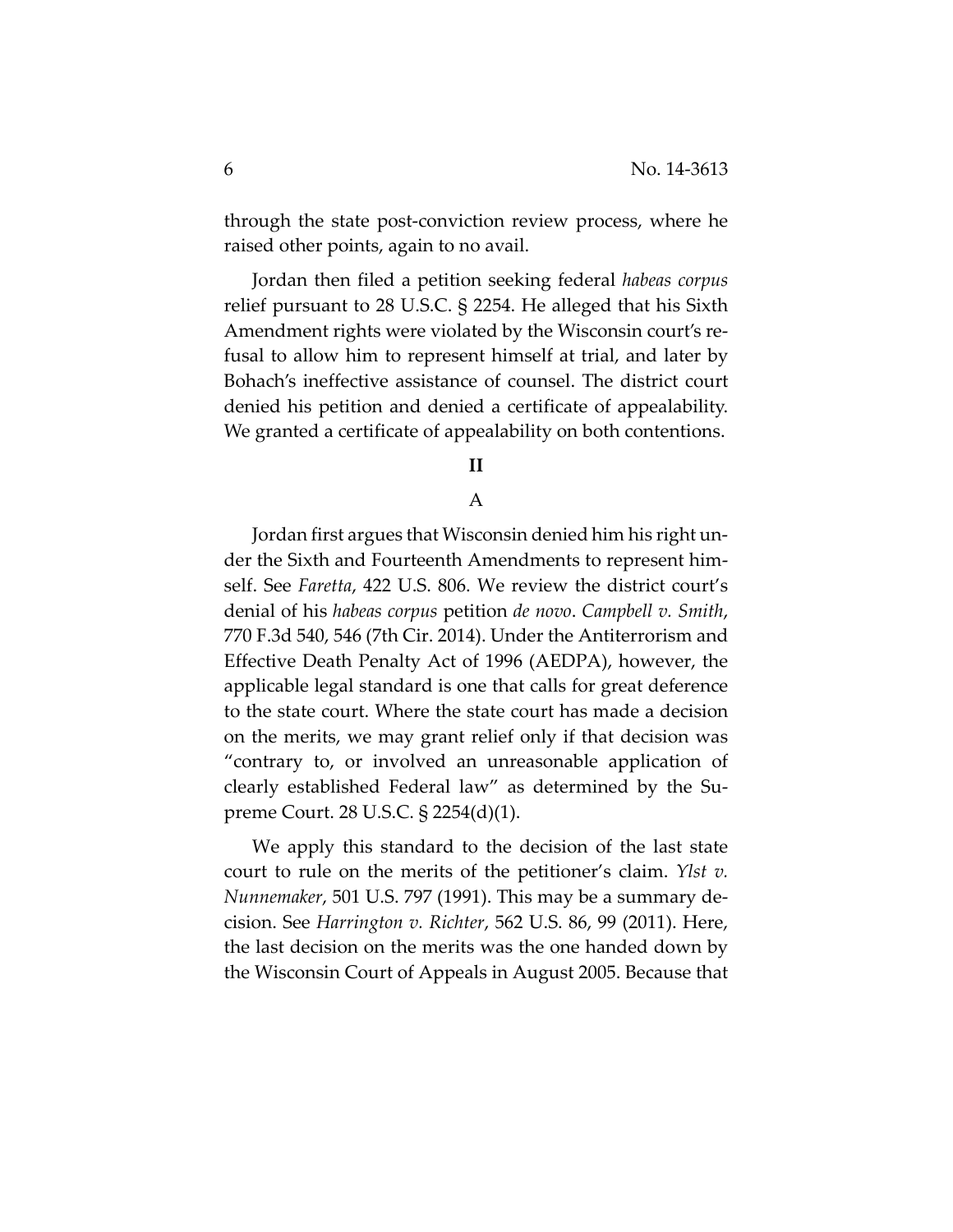court explicitly adopted the trial court's September 2004 order, we also consider the trial court's order as part of the "last reasoned opinion" of the Wisconsin courts. See *Sitts v. Wilson*, 713 F.3d 887, 891 (7th Cir. 2013).

Although the Wisconsin court came close to making an unreasonable application of the *Faretta* line of cases, these de‐ cisions depend heavily on the facts before the court, and on this record we cannot say that the state court crossed the line. The question on which this case turns relates to the distinction between competence to make decisions, and ability to handle a trial. The *Faretta* rule has been around since 1975. See 422 U.S. at 834–36. In recognizing the right of self‐representation, the Supreme Court said there that while a defendant's waiver of the right to counsel must be made "knowingly and intelli‐ gently," that defendant's "technical legal knowledge" is "not relevant." *Id.* at 835–36.

Wisconsin established its standard for waiving counsel in *Pickens v. State*, 292 N.W.2d 601 (Wis. 1980). In *State v. Klessig*, 564 N.W.2d 716 (Wis. 1997), it confirmed that intervening U.S. Supreme Court precedent had not required any change in Wisconsin law. The Wisconsin Supreme Court took the posi‐ tion in *Klessig*, in some tension with *Faretta*, that "competency to stand trial is not the same as competency to proceed *pro se*." *Klessig*, 564 N.W.2d at 726 (internal quotation marks omitted). When determining whether to permit a defendant to repre‐ sent herself, the trial court must "consider factors such as 'the defendant's education, literacy, fluency in English, and any physical or psychological disability' which may significantly affect his ability to communicate a possible defense to the jury.'" *Id.* at 724 (quoting *Pickens*, 292 N.W.2d at 611).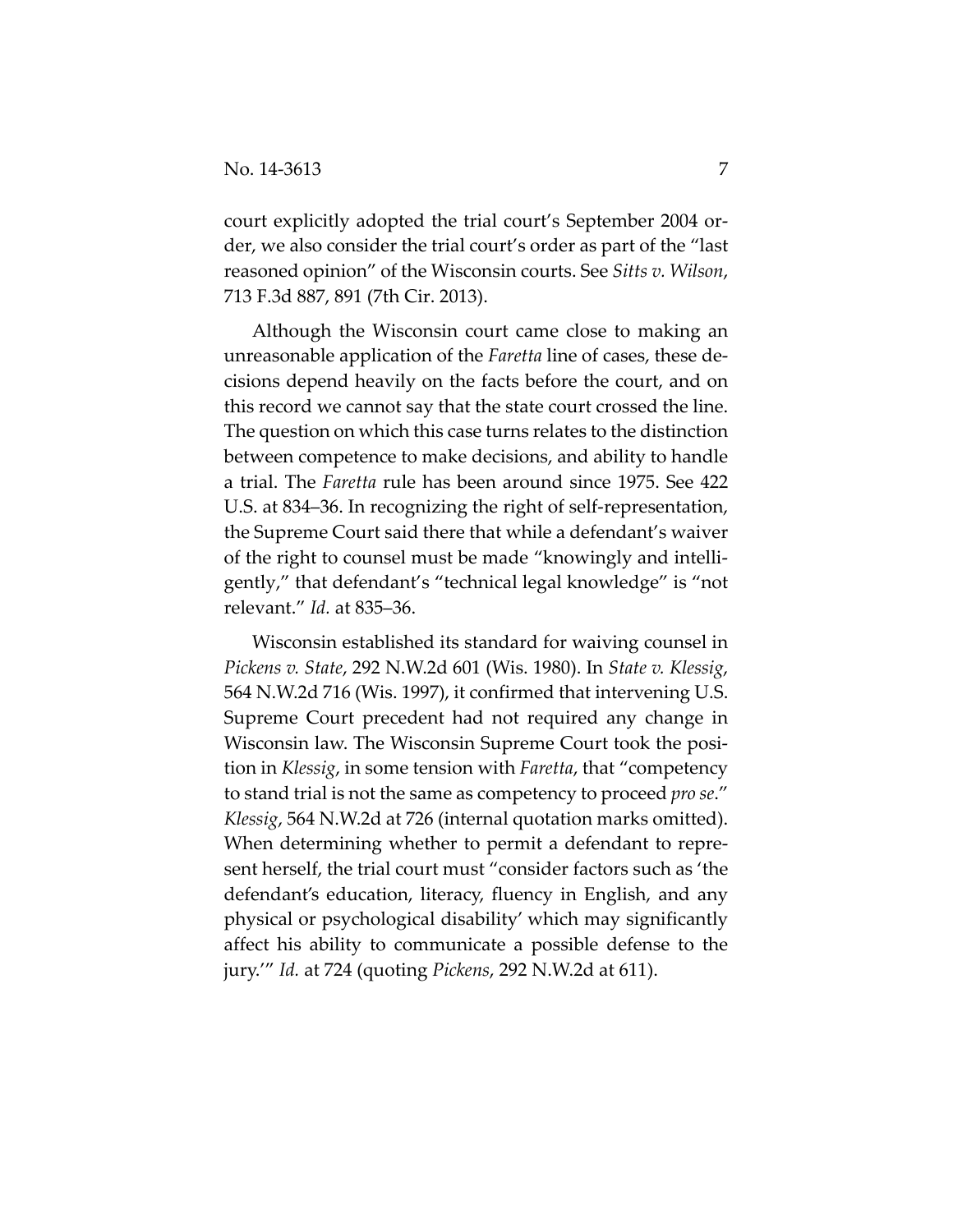The state trial court faithfully applied the *Klessig* standard. Although it found Jordan was "alert and reasonably bright" and of "average capability," it determined that he could not proceed *pro se* because "he lacked the capacity to present a meaningful defense" or "effective[ly] represent[] himself." The first question is whether, as Jordan contends, this inquiry is actually "contrary to" *Faretta*, as 28 U.S.C. § 2254(d)(1) uses the term. Put differently, does *Faretta* flatly forbid an inquiry into the defendant's ability to represent himself once the court has determined that the defendant is competent to waive his right to counsel?

We would be inclined to agree with Jordan if *Faretta* were the Supreme Court's last word on the subject, but it is not. De‐ spite the statement in *Faretta* that a defendant's technical legal ability to represent herself is not relevant to the decision whether to permit waiver of counsel, the Supreme Court has not banned all inquiry into this subject. It has delineated some ways in which states may limit the right to self-representation. For example, in *Faretta* itself the Court recognized that a trial court may forbid a defendant from representing herself if she is disruptive in the courtroom or engages in miscon‐ duct. 422 U.S. at 835 n.46. Later it held that a state court may forbid a defendant from representing herself on direct appeal. *Martinez v. Ct. of Appeals of Cal.*, *Fourth Appellate Dist.*, 528 U.S. 152, 163 (2000).

In *Godinez v. United States*, the Supreme Court elaborated on what states may require of a defendant who wishes to rep‐ resent herself. 509 U.S. 389 (1993). There the Court held that when a defendant wishes to enter a guilty plea *pro se*, due pro‐ cess does not require that she meet any higher level of com‐ petency beyond the competency to stand trial and to waive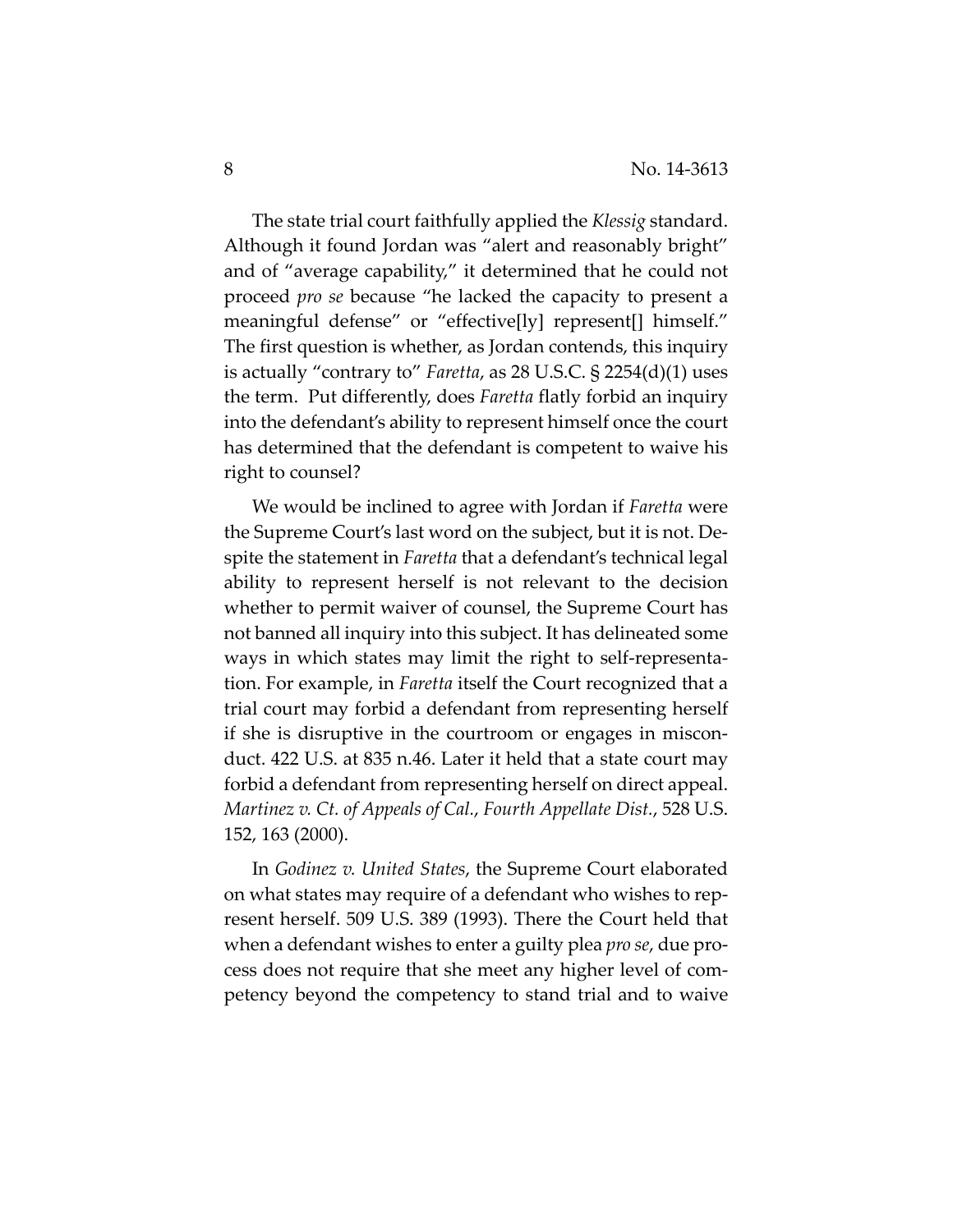her right to a trial knowingly and intelligently. *Id.* at 402. But the Court also noted, perhaps trimming *Faretta* a bit, that "States are free to adopt competency standards that are more elaborate" than the minimum standard the Constitution re‐ quires. *Id.* It did so, however, as part of a holding *rejecting* the proposition that "the competency standard for pleading guilty or waiving the right to counsel is higher than the com‐ petency standard for standing trial." *Id.* at 391. It held that there is only one competency standard. Thus, its comment that states might wish to adopt more elaborate standards must be understood as a comment about evidence, not a com‐ ment about the governing legal question. Whatever the stand‐ ard is, *Godinez* held that it applies across the board.

The Supreme Court then qualified *Godinez* in *Indiana v. Ed‐ wards*, in which it upheld Indiana's requirement that a defend‐ ant who wishes to represent himself must have the "mental capacity" to "conduct his trial," which is a higher standard than competency to stand trial. 554 U.S. 164, 174 (2008). In *Ed‐ wards*, the defendant (whose motion to represent himself was denied) "suffered from schizophrenia," which caused "delu‐ sions and … marked difficulties in thinking." *Id.* at 168–69. The Court held that the Constitution permits a state to limit the self‐representation right for a defendant who "lacks the mental capacity to conduct his trial defense unless repre‐ sented." *Id.* at 174. This holding seems to have broken the *Godinez* rule eschewing multiple competence standards for multiple purposes. Although *Edwards* was decided two years after Jordan's criminal case became final on direct appeal in 2006, we may consider it here because Warden Hepp has raised it. See *Moore v. Anderson*, 222 F.3d 280, 285 (7th Cir. 2000) (nonretroactivity only "favors the state's interest in fi‐ nality" and thus the state may waive it).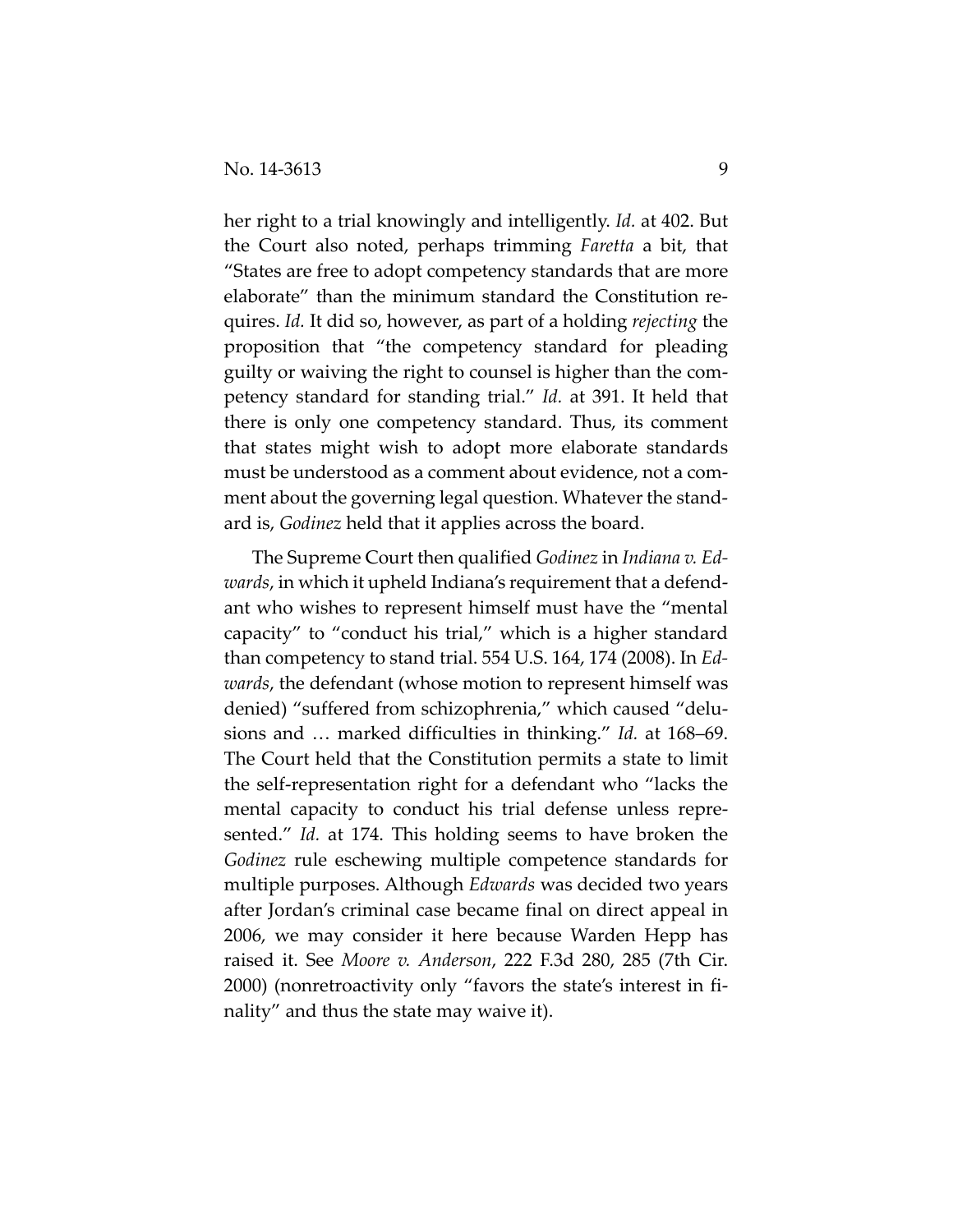In *Imani*, we characterized *Edwards* as identifying "a nar‐ row class of cases in which a defendant may not be competent to represent himself[.]" 2016 WL 3434673 at \*5. There was no evidence of such circumstances in *Imani*, where the trial judge paid little heed to Imani's level of education and placed heavy weight on the rationality of Imani's decision. *Id.* at \*1**–**2. It is permissible, for instance, to deny self‐representation to a de‐ fendant who "suffer[s] from mental illness or mental impair‐ ment." *Id*. at \*5. *Imani* also recognized, however, that there would be "gray‐area" defendants. States may not resolve doubts against self‐representation and remain faithful to *Faretta.* In *Imani*, the defendant's "abilities were close enough to Faretta's as to be indistinguishable." *Id.* In that situation, we found that the Wisconsin courts unreasonably applied *Faretta* when they denied Imani his right to represent himself.

If it were up to us, we would find that Jordan's *Faretta* rights were violated. Unfortunately, a great many adults in the United States are illiterate. The National Center for Edu‐ cation Statistics, which is in the Office of Educational Re‐ search and Improvement of the U.S. Department of Educa‐ tion, reported in 2002 that 21 to 23% of adults "demonstrated skills in the lowest level of prose, document, and quantitative proficiencies." See U.S. DEP'T OF EDUC., *Adult Literacy in Amer‐ ica*, Executive Summary at xvi (2002), https://nces. ed.gov/pubs93/93275.pdf. The numbers do not seem to be much better now. See *The U.S. Illiteracy Rate Hasn't Changed in 10 Years*, HUFFINGTON POST (Sept. 6, 2013), http://www.huff‐ ingtonpost.com/2013/09/06/illiteracy‐rate\_n\_3880355.html [https://perma.cc/LK5S‐JDA6] (estimating that 14% of the population, or 32 million adults, cannot read at all, and 21% read below a fifth‐grade level) (referencing U.S. DEP'T OF EDUC., *2012/2014 First Look National Supplement*, 5–6 (2016),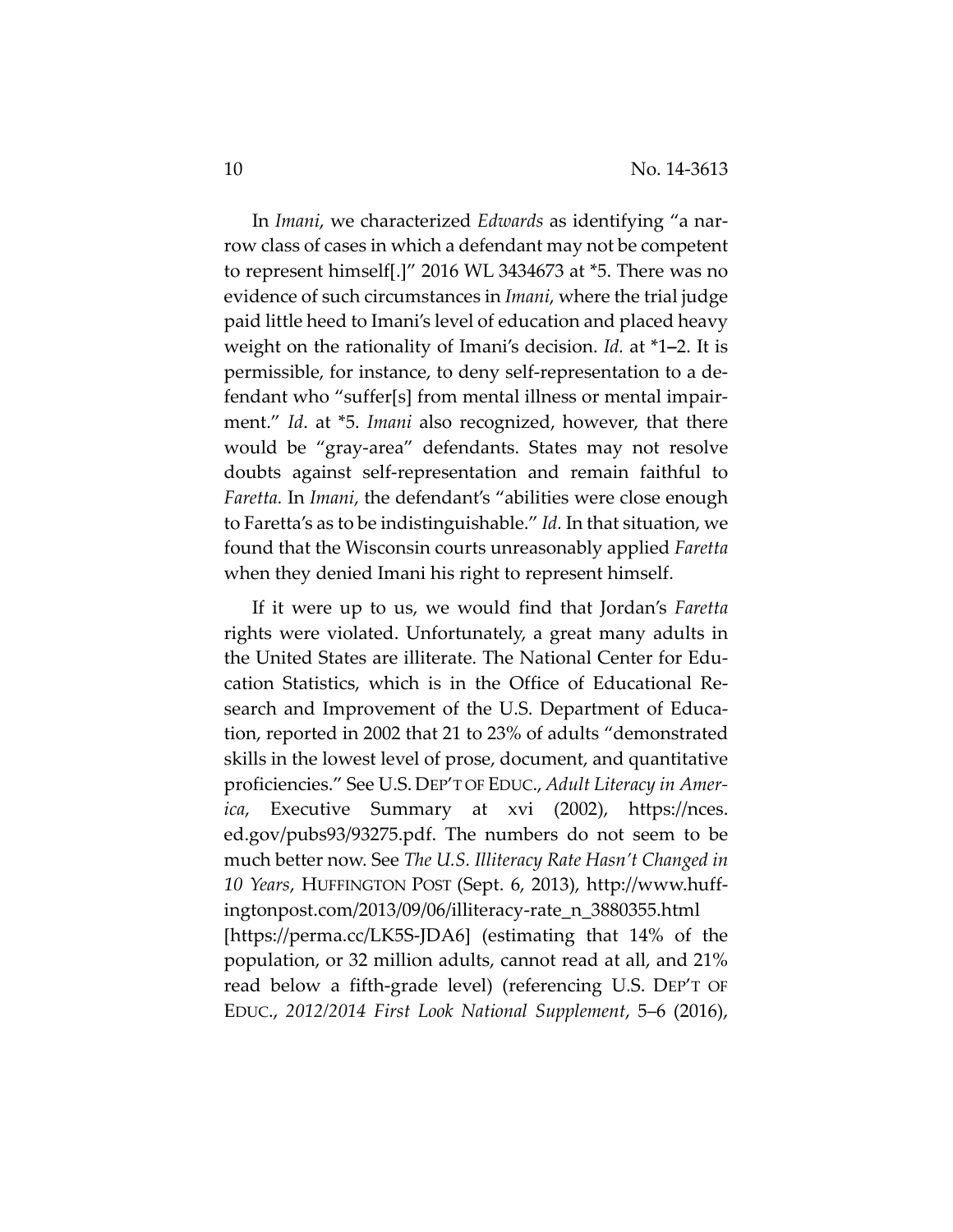http://nces.ed.gov/pubs2016/2016039.pdf). It is hard to imagine a person with limited literacy navigating his or her way through the court system without the assistance of a lawyer, even though it is likely that the person would be able to help his or her lawyer put on their defense. We see no hint that the Supreme Court was talking about this vast population in *Ed‐ wards*; instead, it was addressing the more serious problem of the mentally ill or mentally impaired person, who cannot han‐ dle matters himself and who needs a lawyer almost in the ca‐ pacity of a guardian.

In our case, Jordan demonstrated a good understanding of his case, and he had devised a defense strategy that he wanted to use—one that did not depend on written documents. That may have been foolish, but it was no more foolish than the approach taken by many who choose the self‐representation route. With the same concern courts always feel when an un‐ sophisticated defendant insists on his *Faretta* rights, we would say that he had such a right, and it was denied when the trial court re‐visited its initial ruling.

But AEDPA does not permit us to apply our independent assessment of this case. Instead, we must decide whether the state court's decision was so far beyond the pale that it was "unreasonable." See *Richter*, 562 U.S. at 103. The fact that the Supreme Court itself recognized that certain forms of mental disability deserved special consideration suggests that the ap‐ proach of the Wisconsin courts was not so utterly without support that it cannot stand. Jordan's problem went well be‐ yond the lack of knowledge of court procedure or an ability to make strategic judgments. Despite his bravado, Jordan was unlikely to be able to avoid confronting the written evidence in his case—evidence that was functionally unavailable to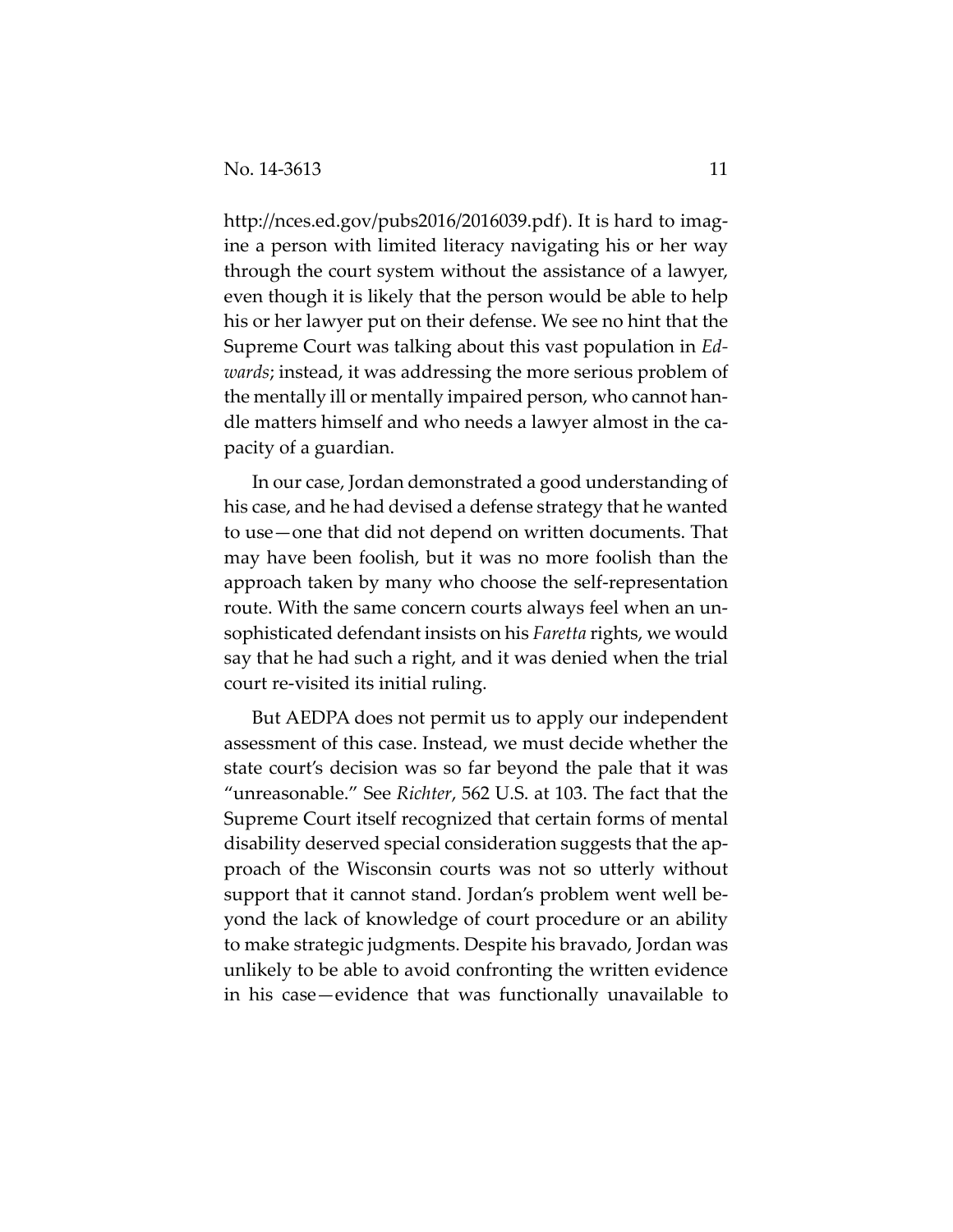him because of his near-illiteracy. The state court thought that Jordan could not put on a defense without another person's assistance, and that other person had to be a member of the bar. We feel compelled by AEDPA to hold that this was not an unreasonable interpretation of *Faretta* and *Godinez*, and thus neither contrary to those decisions nor an unreasonable appli‐ cation of their holdings.

B

Jordan may also prevail on his *Faretta* theory if the Wis‐ consin court's decision "was based on an unreasonable deter‐ mination of the facts in light of the evidence." 28 U.S.C. § 2254(d)(2). He has attempted to meet that standard, but all he has shown is that another court might have viewed the facts differently, and that is not enough.

The trial court reached its factual conclusions based on Jordan's own statements and the court's observations of Jordan's reading ability. Jordan admitted that he read at a fourth‐grade level. He read the police report aloud to the court with dismal results, and acknowledged that he only "somewhat" under‐ stood it. He did not deny that he would be unable to use most of the documents produced for trial; he said instead that the practical absence of the documents would not hinder his abil‐ ity to present a defense. It was reasonable for the court to infer that Jordan would not be able to use the documents, and that this would prevent him from effectively representing himself. This determination did not "lie[] against the clear weight of the evidence." See *Ward v. Sternes*, 334 F.3d 696, 704 (7th Cir. 2003) (explaining the § 2254(d)(2) standard) (citing *Hall v. Washington*, 106 F.3d 742, 749 (7th Cir. 1997)).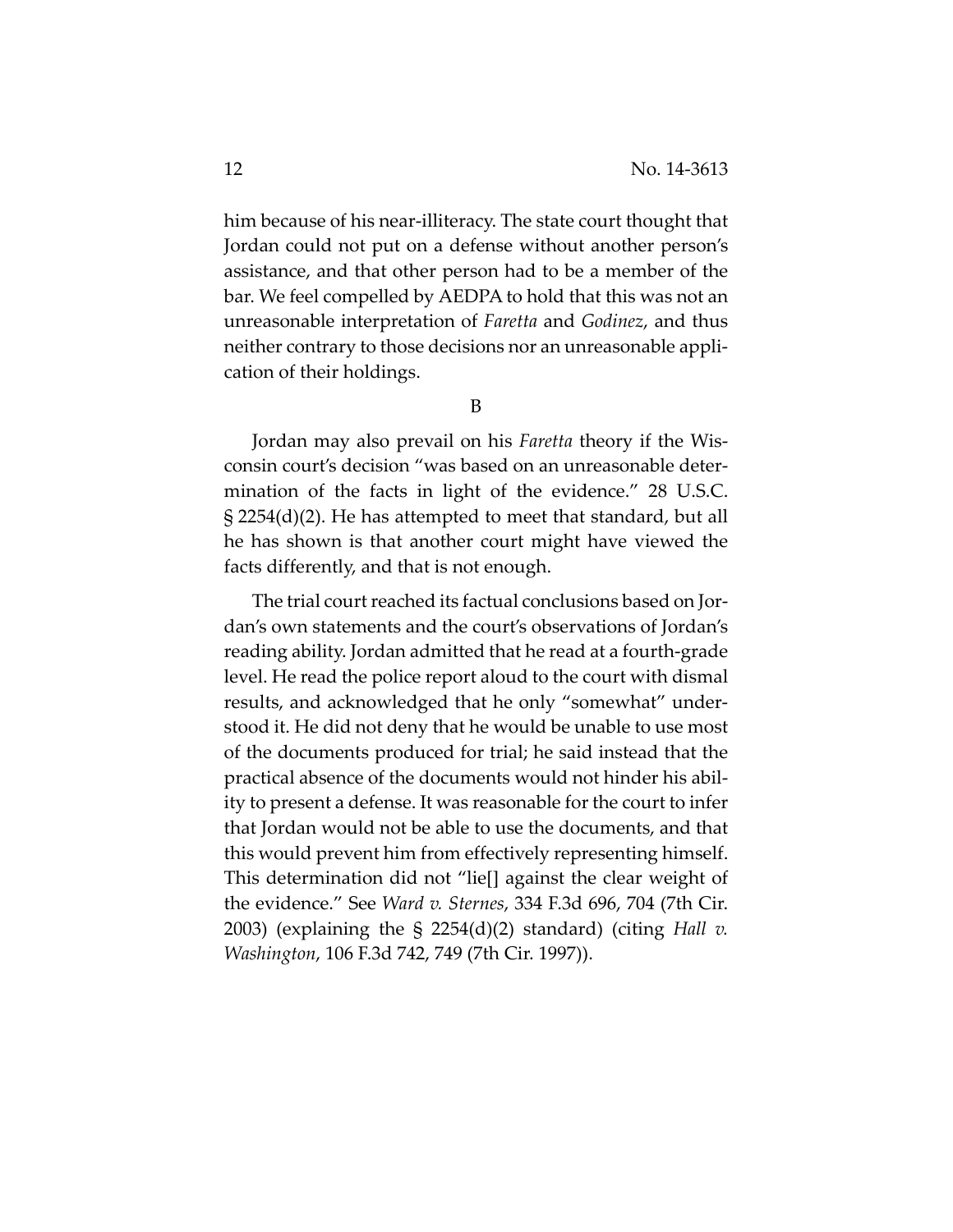#### **III**

We now turn to Jordan's ineffective‐assistance‐of‐counsel claim. Once the court imposed Bohach on Jordan, Jordan had the right to a performance that was sufficiently competent to "function[] as the 'counsel' guaranteed … by the Sixth Amendment." See *Strickland v. Washington*, 466 U.S. 668, 687 (1984). Counsel is constitutionally deficient if her assistance falls below "an objective standard of reasonableness" and these errors "prejudice[] the defendant." *Id.* at 687–88. This is not an easy standard to satisfy. "Counsel is strongly pre‐ sumed to have rendered adequate assistance and made all significant decisions in the exercise of reasonable professional judgment." *Id.* at 690. Sufficient "prejudice" requires that "there [be] a reasonable probability that, but for counsel's un‐ professional errors, the result of the proceeding would have been different." *Id.* at 694. Section 2254(d)(1)'s deferential standard of review of the state court's decision, combined with *Strickland*'s presumption that counsel acted reasonably, leads our review to be "doubly" deferential toward the state court's decision on this claim. *Richter*, 562 U.S. at 105.

A

The Supreme Court has long held that due process, appli‐ cable to the states through the Fourteenth Amendment, re‐ quires fair legal procedure, and that "[a]mong these 'legal procedures' is the requirement that the jury's verdict be based on evidence received in open court, not from outside sources." *Sheppard v. Maxwell*, 384 U.S. 333, 351 (1966); see also *Marshall v. United States*, 360 U.S. 310, 313 (1959); *Skilling v. United States*, 561 U.S. 358, 378–81 (2010) (out‐of‐court evi‐ dence in the form of press coverage can interfere with a de‐ fendant's due process right to a fair trial). In *Parker v. Gladden*,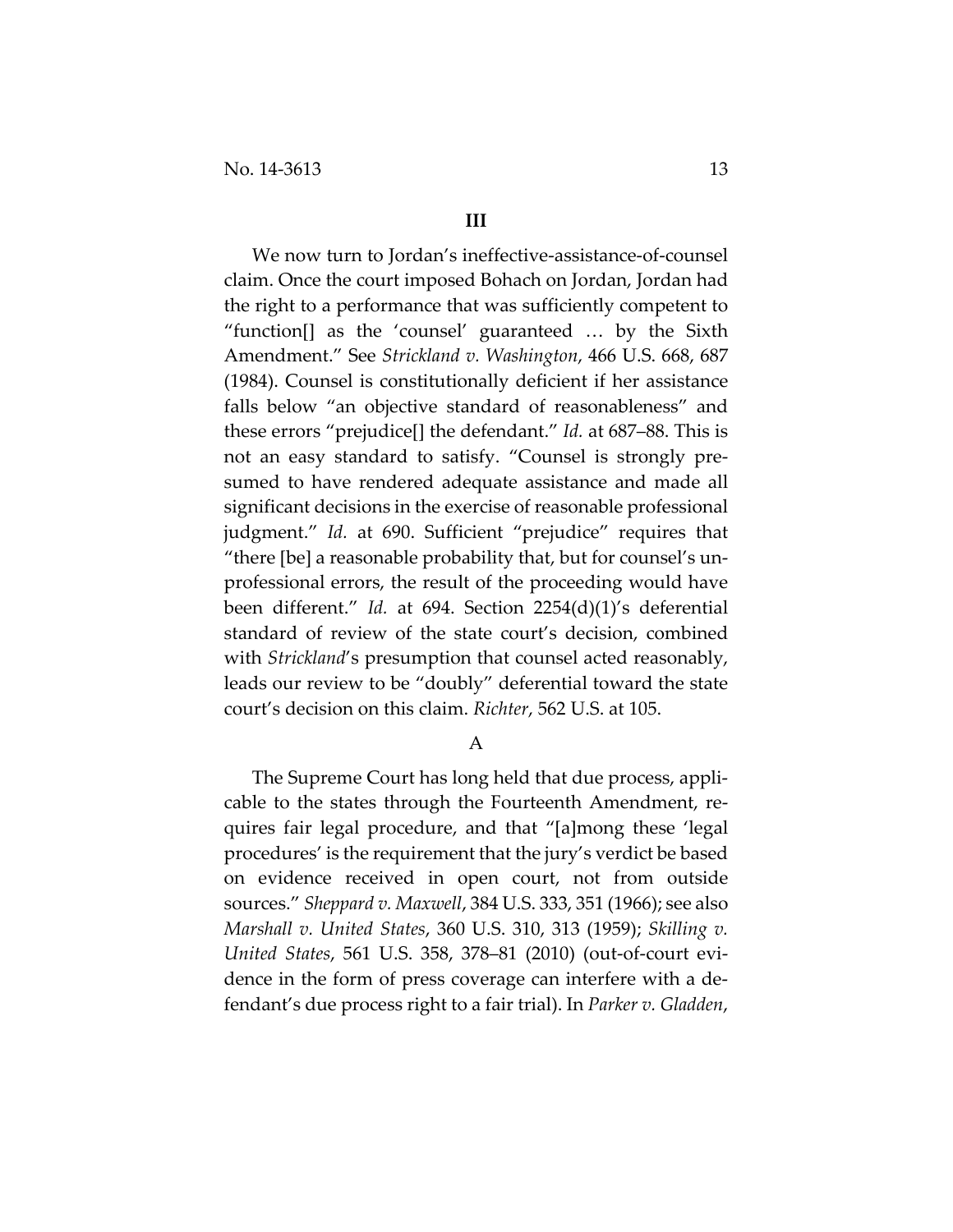385 U.S. 363 (1966) (per curiam), the Court granted *habeas cor‐ pus* relief to an Oregon prisoner because the bailiff who was escorting the jury expressed his own opinions about the de‐ fendants' guilt in separate statements to at least two jurors.

One aspect of the need to confine the jury to the evidence that was properly admitted to trial is the rule providing that a prosecutor may not urge a jury to base its decision on infor‐ mation known to the prosecutor but not presented at trial. See *Berger v. United States*, 295 U.S. 78, 88 (1935). Although *Berger* itself involved a federal prosecution, there is no meaningful distinction between the Fifth Amendment's due process clause and that of the Fourteenth for this purpose. The Court was concerned that the prosecutor there had invited the jury to rely on evidence within the personal knowledge of the prosecutor—evidence that went beyond the record. After re‐ producing excerpts from the improper argument, the Court said "[i]n these circumstances prejudice to the cause of the accused is so highly probable that we are not justified in assum‐ ing its nonexistence." *Id.* at 89. This is the language of due pro‐ cess, not mere supervision.

The constitutional basis of this concern is not diminished by the fact that vouching, like almost all trial error, is subject to the plain error rule. See *United States v. Young*, 470 U.S. 1, 18 (1985). The Court expresses its concerns about vouching in constitutional terms: "Due process requires that the accused receive a trial by an impartial jury free from outside influ‐ ences." *Nebraska Press Ass'n v. Stuart*, 427 U.S. 539, 553 (1976). The jury may not decide the case based on evidence that never made it into the record, either real or imagined. The right to a trial by jury includes the right to the jury's own decision, not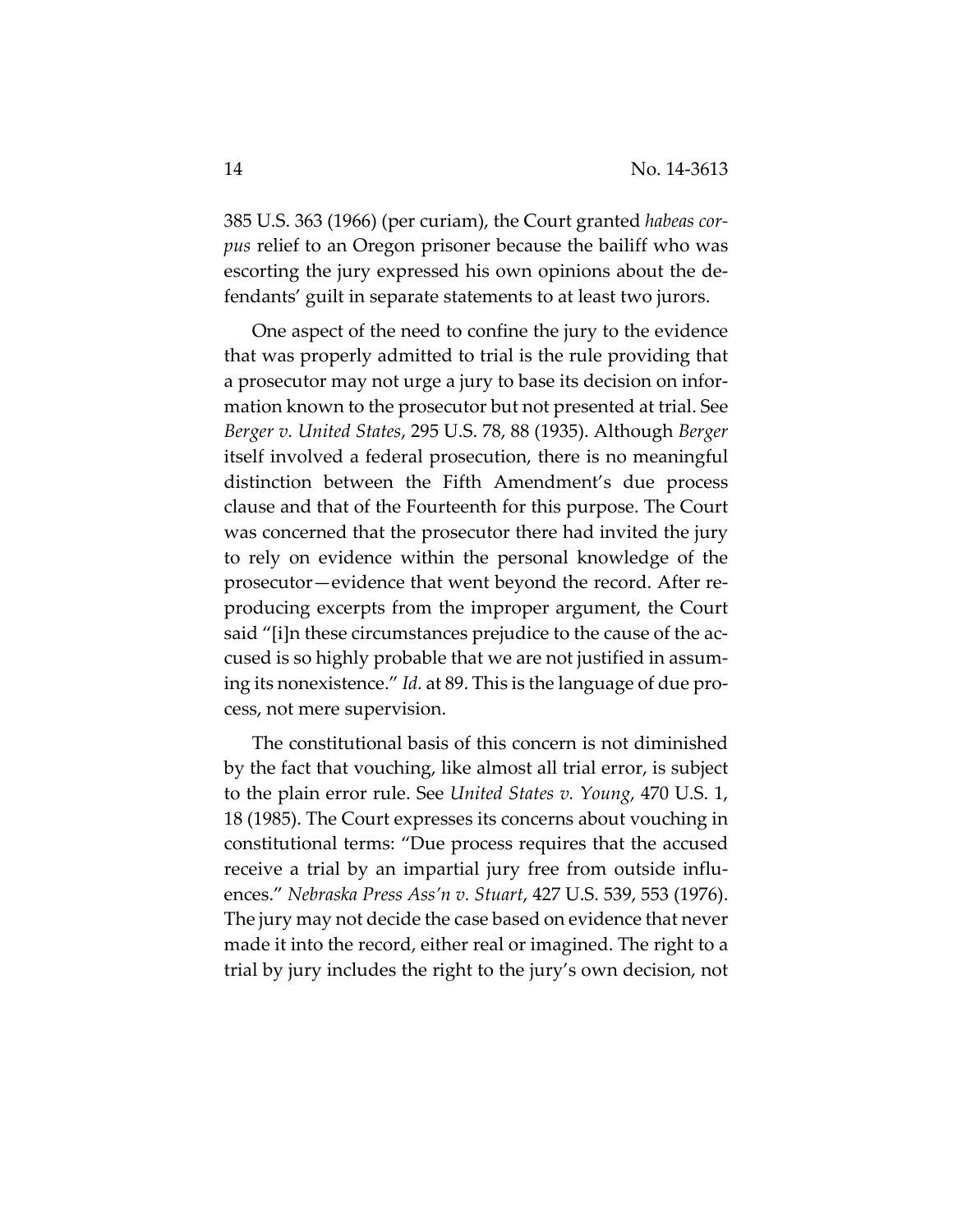a decision dictated or unduly influenced by the prosecutor. *Young*, 470 U.S. at 18–19 (citing *Berger*, 295 U.S. at 88–89).

In Jordan's case, the prosecutor had this to say during his closing argument:

> Now, the big question here is the credibility. Who do you believe? … Somebody's lying. Who is it? [The detective's] going to put her whole ca‐ reer and her future on the line for this case? She does this everyday. She's investigating homi‐ cide cases everyday for years. Who has the most to lose based on your verdict in this case? Her or him? … It boils down to credibility.

The prosecutor then repeated, "[w]ho has the most to lose here? Her or him? Keep that in mind when you evaluate his testimony."

This is a textbook case of improper vouching. The prose‐ cutor engaged in one of the forms of argumentation that the Supreme Court repeatedly has identified as improper: imply‐ ing that the jury should believe a witness based on evidence that was not presented to the jury. See *Berger*, 295 U.S. at 88; *Young*, 470 U.S. at 18. By arguing that the detective would lose her job by giving false testimony, the prosecutor "convey[ed] the impression that evidence not known to the jury" namely, that the detective would face career repercussions for false testimony—"supports the charges against the defend‐ ant." See *Young*, 470 U.S. at 18. The prosecutor left no room for doubt about his message: he stated three times that she has more to lose than the defendant, and is therefore more likely to be telling the truth.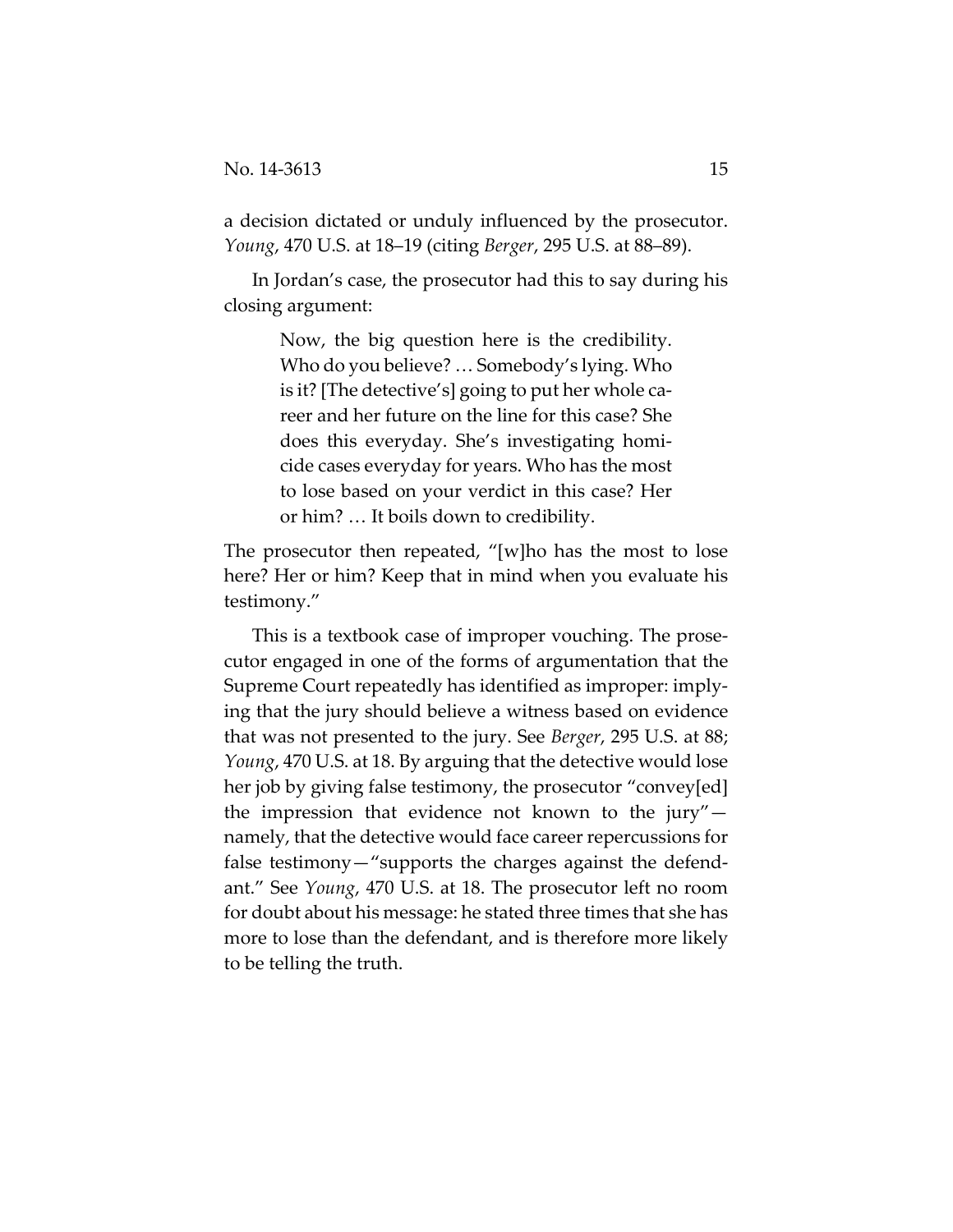As *Young* recognizes, this is the type of misconduct that the Supreme Court forbade in *Berger*. There, a prosecutor stated his personal opinion that a witness was lying about whether she knew the defendant. The prosecutor implied that *he* knew the witness was lying; that evidentiary rules did not permit the jury to hear that evidence; and that the jury should instead just trust him. *Berger*, 295 U.S. at 86–88. The Supreme Court pinpointed the troubling aspect of this argument: "The jury was thus invited to conclude that the witness … knew [the defendant] well but pretended otherwise; and that this was within the personal knowledge of the prosecuting attorney." *Id.* at 88. The same concern arises in Jordan's case. The prosecutor relied on evidence not in the record but that ap‐ peared to be within his personal knowledge: that the detective would lose her job if she wasn't telling the truth.

Due process therefore forbids a prosecutor to urge a jury to rely on evidence that is not in the record, whether that evi‐ dence is from newspaper accounts, the Internet, or the prose‐ cutor's own mouth. It requires the jury to be left alone to do its own job, evaluating the evidence the trial judge admitted, and coming to its own independent conclusion (as opposed to one dictated by the prosecutor).

In Jordan's trial, Bohach failed to object to any of the pros‐ ecutor's improper statements. Our first question is whether that failure rendered his performance ineffective under *Strick‐ land*. The Supreme Court held in *Wiggins v. Smith*, 539 U.S. 510 (2003), that "the deference owed to … strategic judgments" depends on "the adequacy of the investigations supporting those judgments." *Id.* at 521. If counsel made a choice after "thorough investigation of law and facts relevant to plausible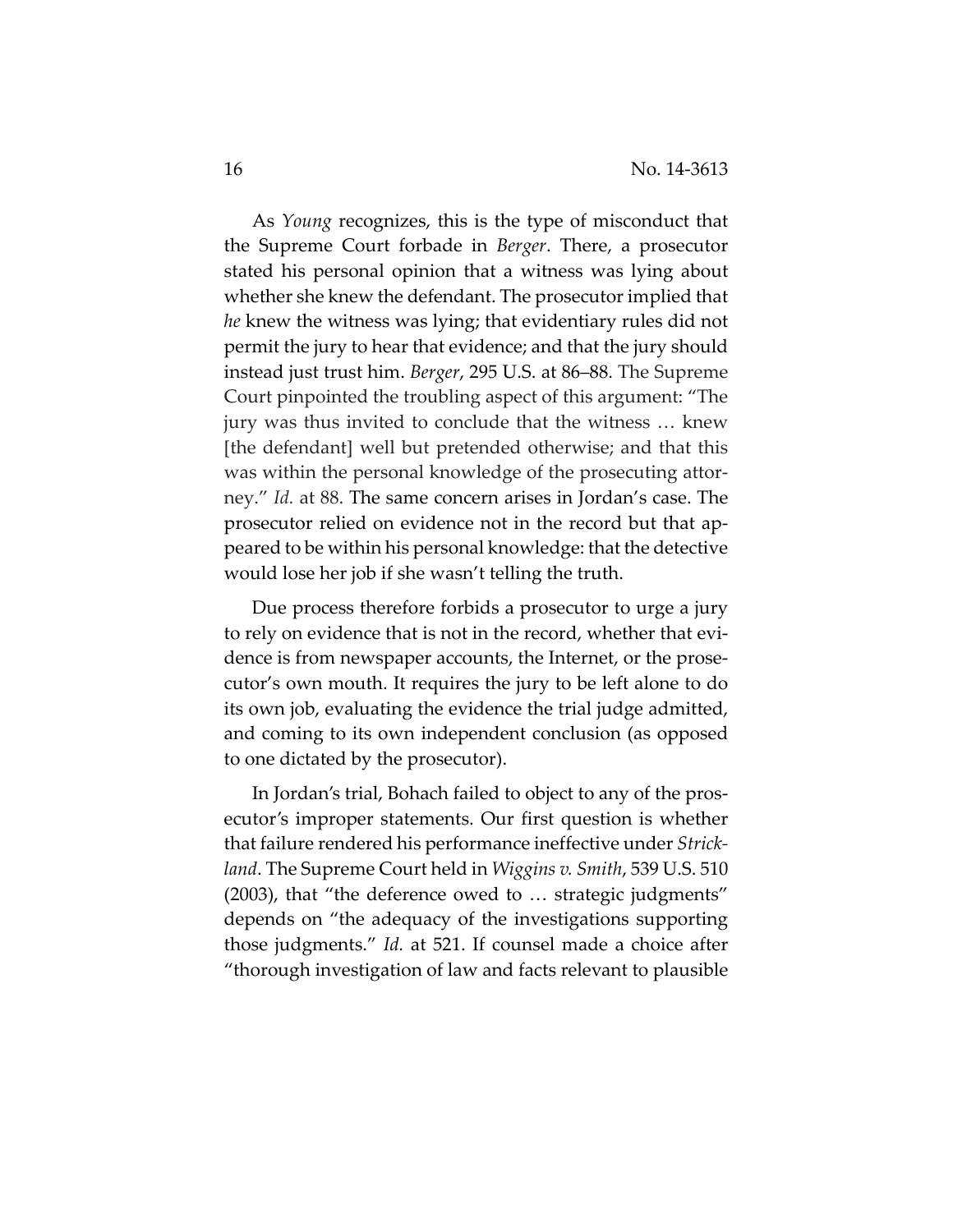options," that choice is "virtually unchallengeable," *id.* (cita‐ tion omitted), but a decision made for no strategic reason at all does not command any deference.

The Warden suggests one possible legitimate explanation for Bohach's failure to object to the improper vouching: per‐ haps, he argues, Bohach remained silent in order to avoid drawing the jury's attention to the prosecutor's statements. If that were so, then Bohach's performance might not have been objectively unreasonable conduct. The problem is that there is no evidence in the record to support the Warden's specula‐ tion. Apparently no one asked Bohach why he did not object. And the Warden's counsel conceded at oral argument that the state court never held a hearing or made a factual finding on this issue. (In Wisconsin this is known as a *Machner* hearing, after *State v. Machner*, 285 N.W.2d 905 (Wis. Ct. App. 1979). The post‐conviction court held a *Machner* hearing on a differ‐ ent issue in 2009, but did not touch this one). Indeed, the warden's counsel admitted that were this issue before a state court, a *Machner* hearing would be necessary.

B

Despite these indicia of deficient performance, we cannot say on this record that Jordan has (or has not) satisfied this part of the *Strickland* inquiry. Moreover, even if he can show deficient performance, he must also demonstrate prejudice. Before returning to the performance question, we therefore turn to the prejudice issue. (If Jordan cannot show prejudice, there would be no need to resolve the performance question, as both must be shown in order to prevail under *Strickland*. 466 U.S. at 687.)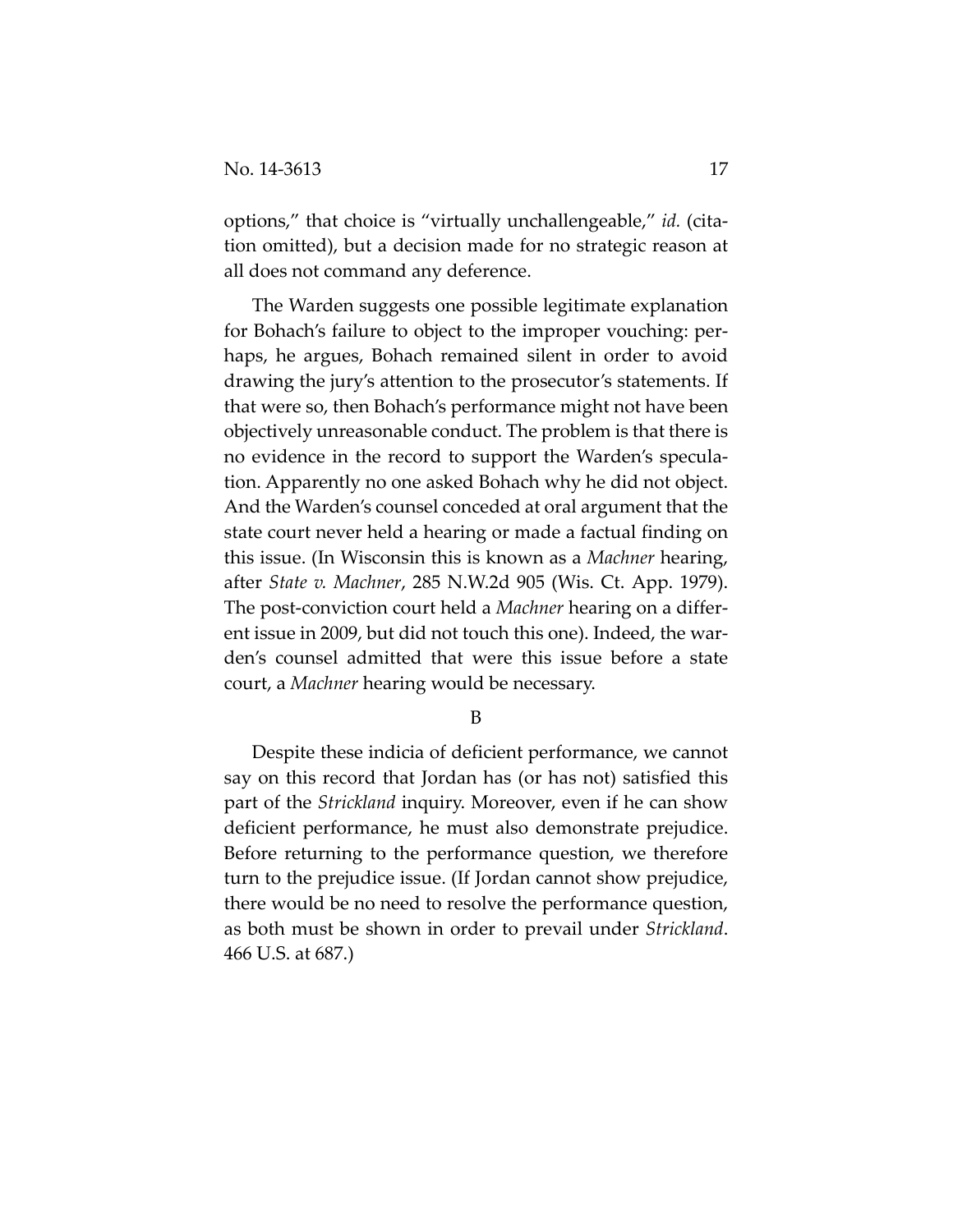A defendant is prejudiced when there is "a reasonable probability that, but for counsel's unprofessional errors, the result of the proceeding would have been different." *Strick‐ land*, 466 U.S. at 694. Because the state court addressed the question of prejudice (albeit briefly), we apply AEDPA's def‐ erential standard to this question.

The Supreme Court has stated that when a prosecutor im‐ properly vouches for a witness's credibility, and the case is not otherwise a strong one, "prejudice to the cause of the accused is so highly probable that we are not justified in assum‐ ing its nonexistence." *Berger*, 295 U.S. at 89. This is such a case. On this record, the prosecutor's improper vouching for the credibility of one of the detectives went to the heart of the matter. Had defense counsel taken steps to cure that error, there is at least a "reasonable probability"—that is, "a proba‐ bility sufficient to undermine confidence in the outcome," see *Richter*, 562 U.S. at 104—that the result of the proceeding would have been different.

We recognize that the trial court instructed the jury that "the words of the attorneys are not the evidence in this case and their arguments and conclusions that they're entitled to express at this stage are not evidence and must not be consid‐ ered by you as evidence." But this instruction did not identify the prosecutor's remarks as improper statements that should be disregarded, for the obvious reason that those remarks had not yet been made. Nor was this or any other instruction given contemporaneously with, or immediately after, the prosecutor's inappropriate comments. We cannot assume that a prompt objection, followed by a curative instruction, would have been ineffective; indeed, a prompt objection would have cut off a good part of the vouching. When the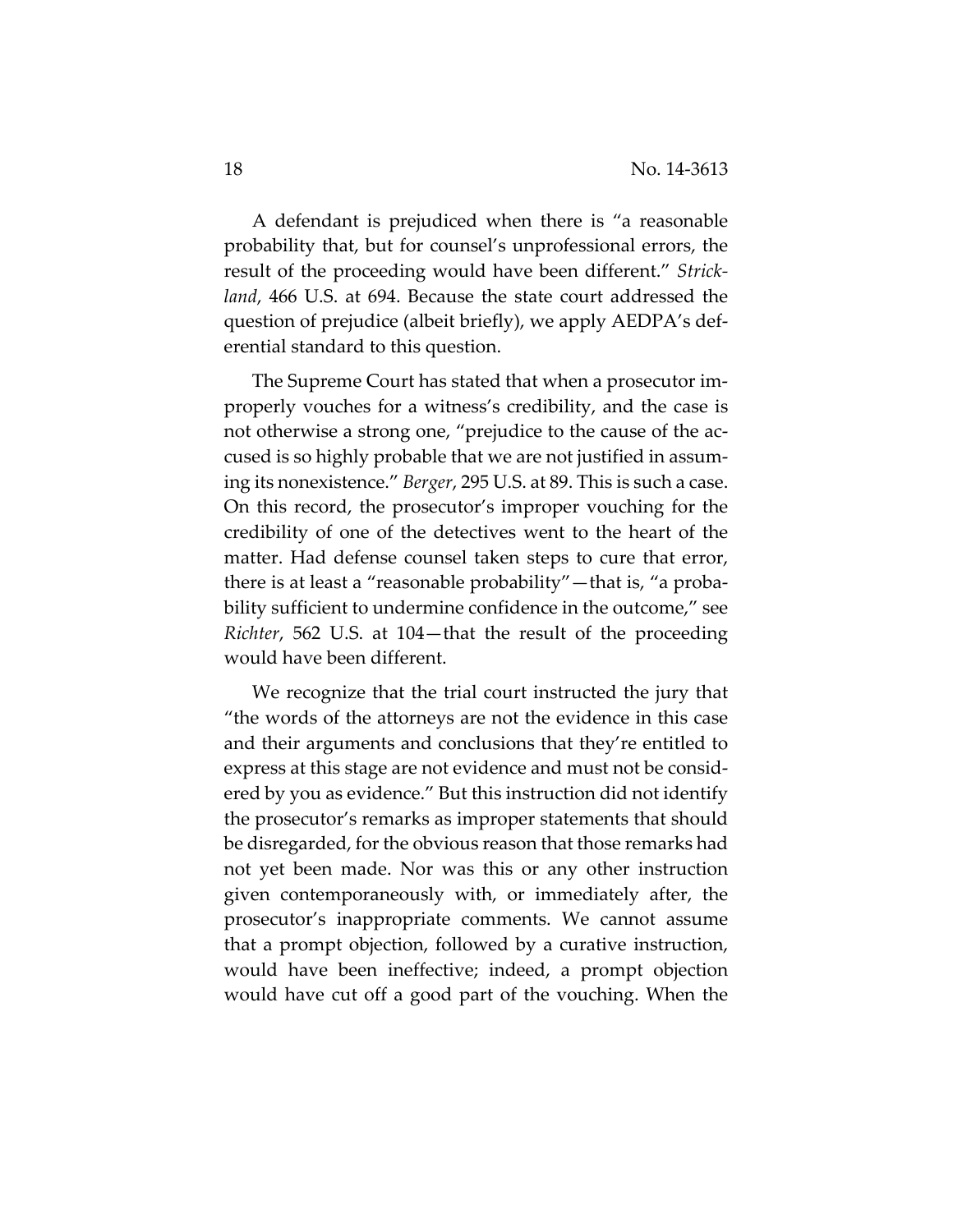whole case turns on witness credibility, standing silent while the state vouches for its witnesses cannot be justified by reli‐ ance on a generic, non‐contemporaneous instruction. See *Donnelly v. DeChristoforo*, 416 U.S. 637, 644 (1974) ("some oc‐ currences at trial may be too clearly prejudicial for such a cu‐ rative instruction to mitigate their effect"); see also *Goodman v. Bertrand*, 467 F.3d 1022, 1030–31 (7th Cir. 2006); *Earls v. McCaughty*, 379 F.3d 489, 495–96 (7th Cir. 2004); *Cossel v. Mil‐ ler*, 229 F.3d 649, 655–56 (7th Cir. 2000); *Hodge v. Hurley*, 426 F.3d 368, 385 (6th Cir. 2005). The state trial court's finding (adopted by the Court of Appeals) that counsel's failure to ob‐ ject was not prejudicial is an unreasonable finding in the con‐ text of this case.

#### C

Because we have found prejudice, we must return to the performance question. As we have indicated, this record does not reveal whether Bohach had any strategic reason for his silence. The answer to this question may dictate the result for Jordan's petition, and so we must remand for an evidentiary hearing under 28 U.S.C. § 2254(e)(2)(A)(ii). Section  $2254(e)(2)(A)(ii)$  permits the district court to conduct an evidentiary hearing in limited circumstances: namely, when the state court record does not contain sufficient factual infor‐ mation to adjudicate a claim, and "the factual predicate could not have been previously discovered through the exercise of due diligence." Here, the state court record does not contain this information, nor could the factual predicate have been discovered previously because the state court never held a *Machner* hearing. Jordan therefore satisfies the requirements of section  $2254(e)(2)(A)(ii)$ .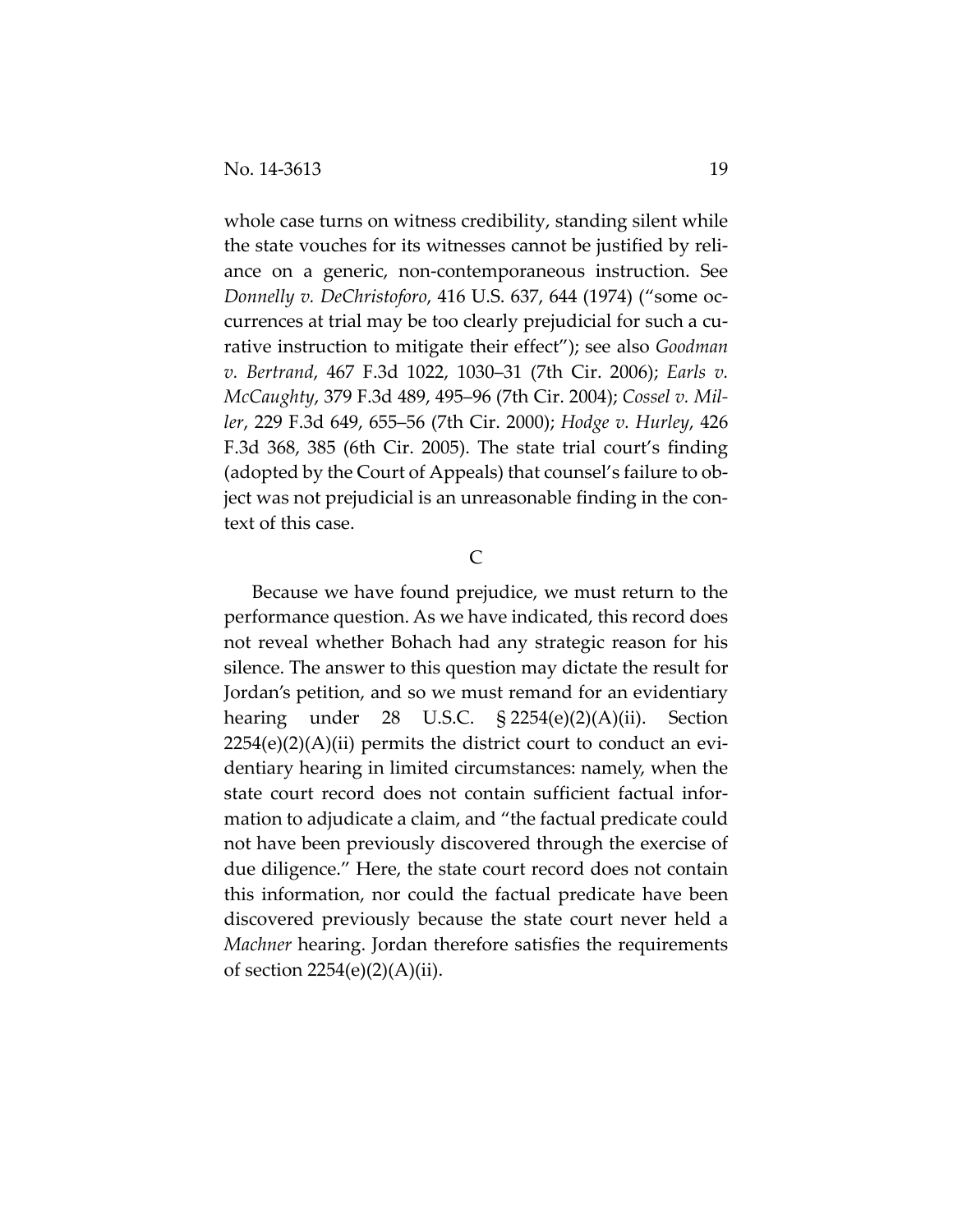This procedure does not run afoul of *Cullen v. Pinholster*, 563 U.S. 170 (2011). In *Cullen*, the Supreme Court held that "review under  $\S 2254(d)(1)$  is limited to the record that was before the state court that adjudicated the claim on the merits." *Id.* at 181. We already have gone through the (d)(1) pro‐ cess, which led us to conclude that in the absence of evidence to support Warden Hepp's counterargument, the Wisconsin Court of Appeals unreasonably applied *Strickland* when it held that Bohach's performance did not fall below an objective standard of performance. That alone, however, does not entitle Jordan to relief. The Warden gets one more chance, under (e)(2), to demonstrate that Bohach had a strategic reason for his failure to object to the vouching.

Holding a hearing under section 2254(e)(2) in this situa‐ tion is what *Cullen* envisioned. As Justice Breyer explained in his separate opinion, "if the state-court rejection assumed the habeas petitioner's facts (deciding that, *even if* those facts were true, federal law was not violated), then (after finding the state court wrong on a  $[S 2254(d)]$  ground), a[]  $[S 2254(e)]$ hearing might be needed to determine whether the facts alleged were indeed true." *Cullen*, 563 U.S. at 205 (Breyer, J., concurring in part in dissenting in part); see also *Campbell v. Reardon*, 780 F.3d 752, 772 (7th Cir. 2015) (explaining when a § 2254(e) hearing is appropriate after *Cullen*); *Taylor v. Grounds*, 721 F.3d 809, 824–25 (7th Cir. 2013) (same). As War‐ den Hepp's counsel acknowledged at oral argument, the state court never made any factual finding on this question to which we could defer. Because the petitioner has alleged facts that would make Bohach's conduct objectively unreasonable under *Strickland* and the state's contrary ruling unreasonable under section 2254(d)(1), the district court must conduct a